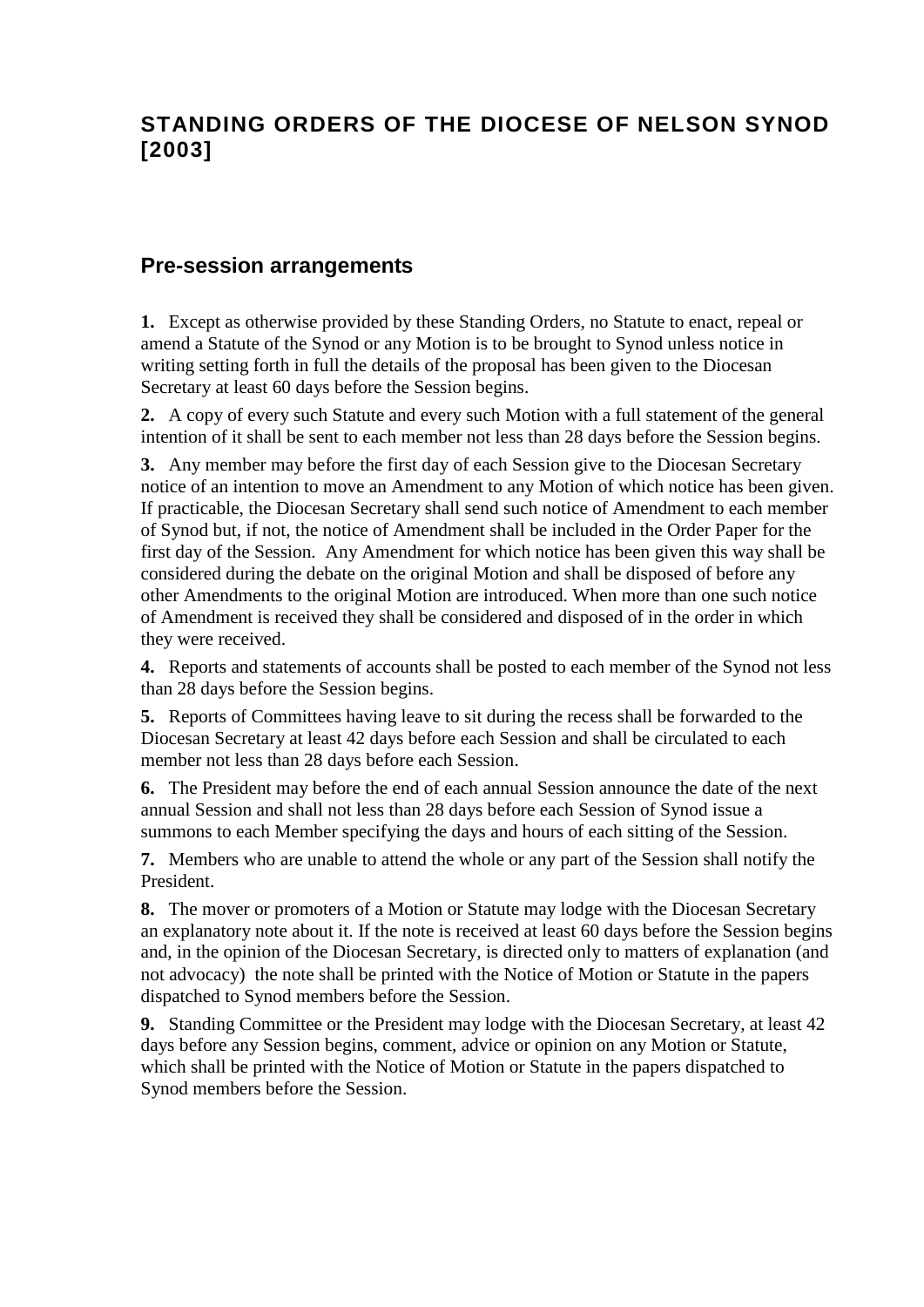## **General conduct of business**

**10.** Members of the Synod shall meet for the transaction of business in the same Chamber. However, if any three members of the clergy request it, the members of the clergy may withdraw to another room for deliberation on the request. Similarly, if any three members of the laity request it, the members of the laity may withdraw to another room for deliberation on the request. Each Order so withdrawing shall elect its own Chairperson. During such withdrawal, Synod shall stand adjourned.

**11.** The Bishop shall convene the Synod. In the absence of the Bishop, the Bishop's Commissary, specially so authorised, shall convene the Synod.

**12.** The Bishop or his Commissary shall be President of the Synod and shall preside at the opening and conclusion of the proceedings of Synod and at such other times as he or she considers it to be appropriate.

**13.** For the remainder of Synod the Bishop may invite any other member of Synod previously approved by the Standing Committee to preside from time to time in his place. The person actually presiding from time to time is referred to as "the President".

**14.** Meetings of the Synod shall be open to the public, but if the Synod requests it, the President shall at any time order strangers to withdraw.

**15.** The President shall fix and make known the times that Synod will sit.

**16.** If half an hour after the time appointed for a sitting of Synod, a quorum is not present in accordance with Title B, Canon II, Clause 11 [the President, one-fourth of the Clergy, being not less than four, and one-fourth of the Lay members, being not fewer than seven], the President shall adjourn the meeting until the time appointed for the next sitting.

**17.** If at any time a member requests that Synod be counted, the President shall immediately ring his bell. If after two minutes there is not a quorum present, Synod must stand adjourned to a time appointed by the President being not later than the time appointed for the next sitting.

**18.** Before the first day of a Session, Standing Committee shall appoint up to four Members of Synod whom the President may invite from time to time to preside in his place and shall appoint two Secretaries, one Clerical and one Lay. Synod may also at any subsequent time appoint a Deputy Clerical Secretary or a Deputy Lay Secretary.

**19.** The Secretaries shall prepare the Order Paper for each sitting day in accord with the directions of the Order Paper Committee appointed under Standing Order 21 and keep regular minutes of the proceedings of the Synod. During the Session, the Secretaries shall have custody of all books, papers, and documents relevant to the Session; at the close of the Session, they are to give them to the Diocesan Secretary.

**20.** The Diocesan Secretary shall provide an Attendance Book in which Members shall sign their names each day when attending the Synod.

**21.** Before each Session begins, the President shall appoint an Order Paper Committee of not more than three persons. Before and during each Session, the committee shall arrange the order in which matters are placed on the Order Paper and allocate times for consideration of Reports and other matters requiring particular attention. In arranging the Order Paper, the Committee shall take into consideration the order in which Notices of Motion shall have been received but shall not be bound to place them on the Order Paper in that order.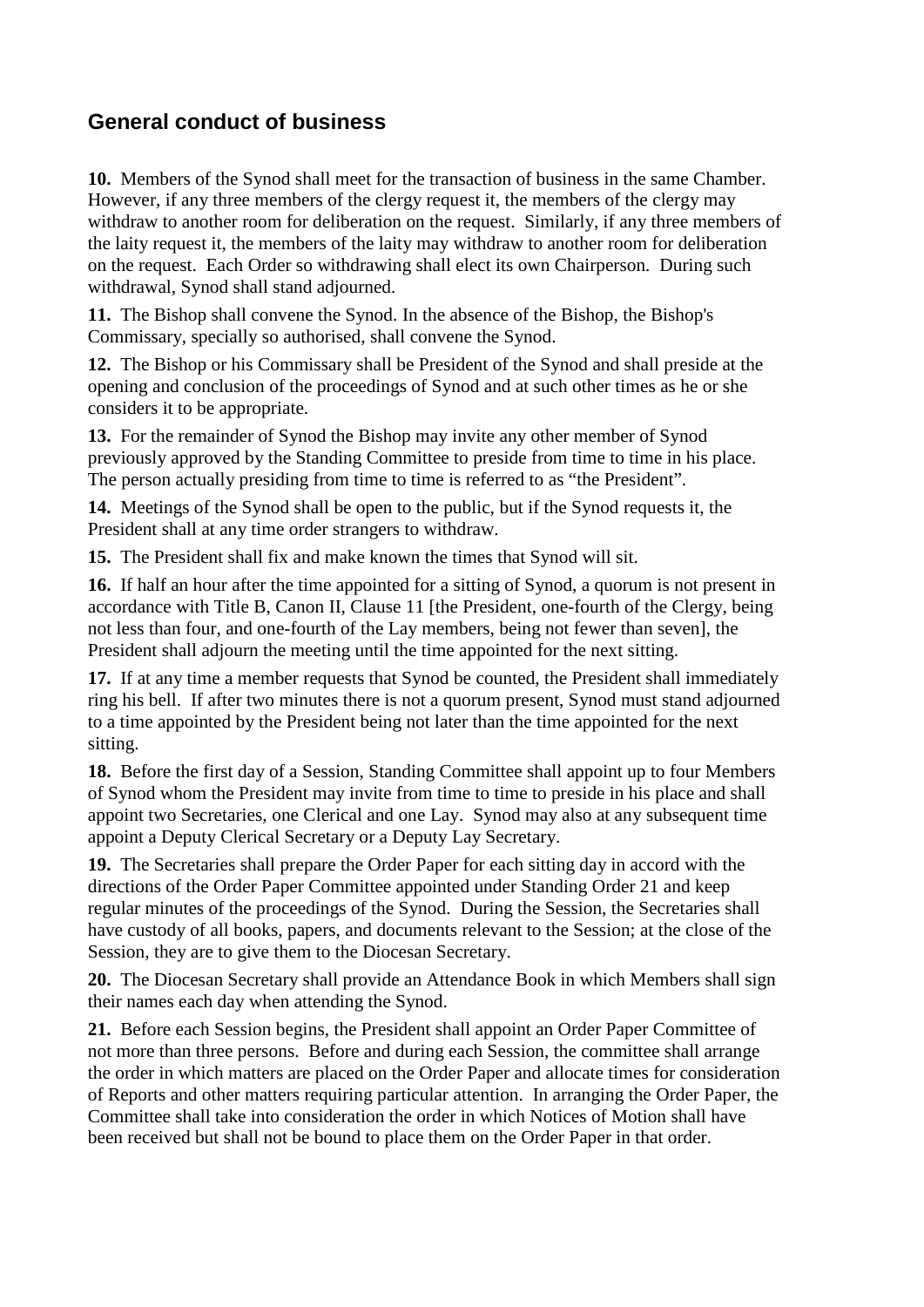## **Introduction of business**

**22.** No member shall introduce any matter for determination or consideration by Synod except:

- 22.1 under notice given under Standing Order 1, or
- 22.2 where the President rules that the matter
	- 22.2.1 is of urgency
	- 22.2.2 is of immediate public interest or<br>22.2.2 has arisen out of other business of
	- has arisen out of other business of which notice has been given and in any such case the notice required by Standing Order 1. could not reasonably have been given
	- 22.2.4 where Synod without debate approves the introduction of a motion without notice
- 22.3 in accord with these Standing Orders.

**23.** Any matter sought to be introduced as urgent under clause 22.2 above shall be read at the start of a sitting. The matter shall be referred in writing to the President together with an explanation as to the reasons for urgency. After consideration, the President shall announce when convenient whether the matter shall be admitted or not. If admitted, it shall be referred to the Order Paper Committee for inclusion in the Order Paper.

**24.** Any matter to be introduced under Standing Orders 1 or 22 may with the consent of the member giving notice be introduced by any other member.

#### **Sessional committees**

**25.** Before the first day of Synod, the President shall appoint a Sessional Committee on Minutes and may if he/she thinks fit, appoint other Sessional Committees on specified matters. Unless otherwise ordered, each Committee shall consist of not fewer than three, and not more than five members, one of whom shall be named by the President as Convener of the first meeting. Each Committee shall choose its own Chairperson, and the quorum of each Committee shall be a majority of the members, unless otherwise ordered.

**26.** The Sessional Committee on Minutes shall peruse the Minutes of each day's proceedings and make any necessary amendments and shall as soon as practicable on the next sitting day (or for the Minutes of the last day of Synod, as soon as practicable after the end of Synod) certify to the President that the minutes are a true record of the proceedings. The President shall then confirm the Minutes.

**27.** The Sessional Committee on Minutes shall include in the Minutes and cause to be printed the President's Address to Synod

**28.** When Notice of Motion has been given on any matter within the scope of any Sessional Committee, Synod may forthwith on Motion without Notice or Debate refer the Motion to such Sessional Committee, and the Motion shall be placed upon the Order Paper with a notice that it has been so referred, but shall not be debated by the Synod until the Committee has reported upon it. Any Resolution appended by the Committee to its Report on a Motion shall be treated as an Amendment to the original Motion, and shall be so moved by the Chairperson or some other Member of the Committee.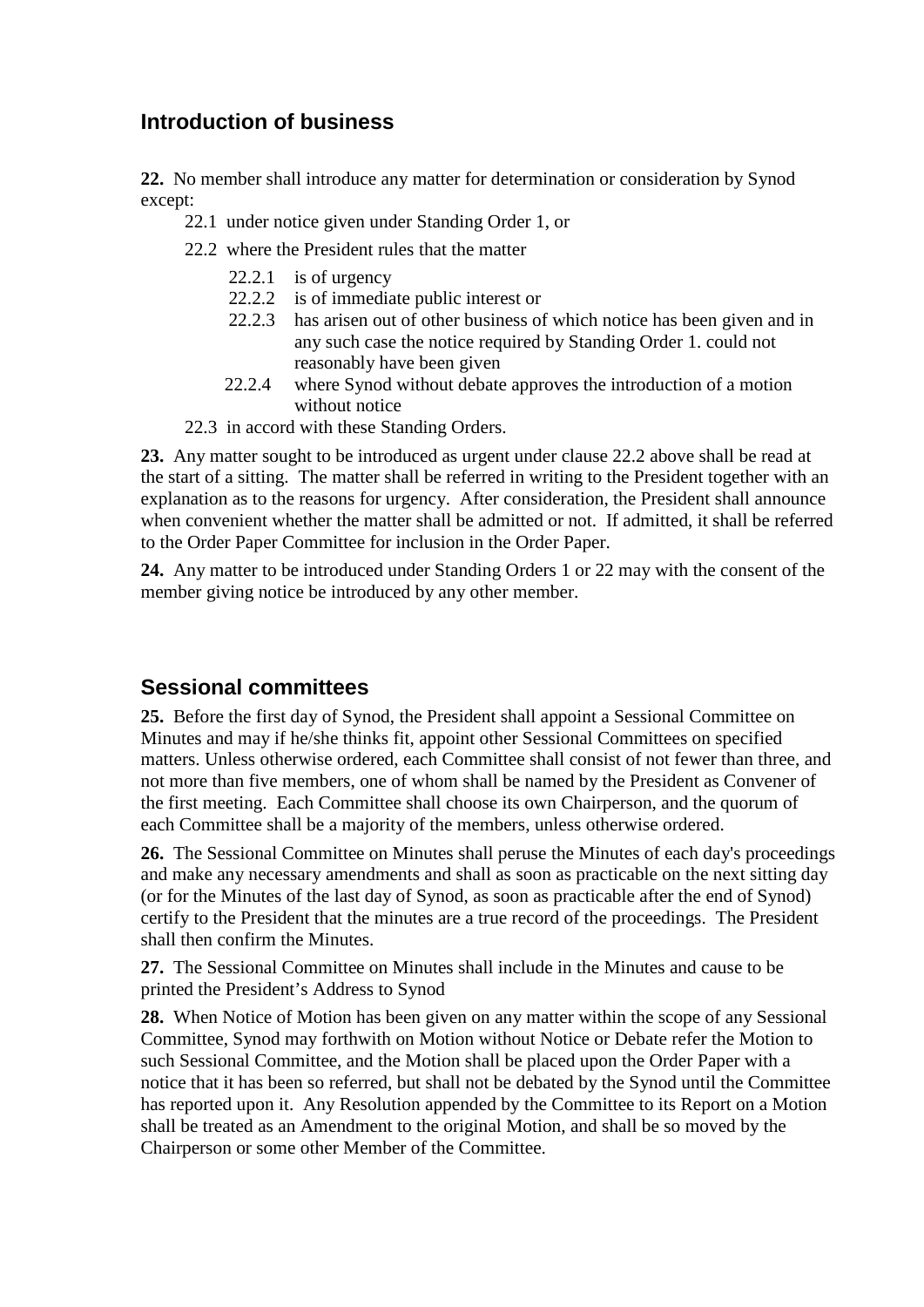**29.** Any Report of a Sessional Committee recommending action to be taken by the Synod shall have appended to it a Motion or Motions proposing such action, which shall be moved in the ordinary course before the Synod.

**30.** Every Report of a Sessional Committee shall be signed by the Chairperson or by some other member of the committee acting on the Chairperson's behalf.

## **Petitions**

**31.** Every Member presenting a Petition shall be familiar with the contents and ensure that it does not contain language disrespectful to the Synod. Every Member presenting a Petition shall have his/her name at the head of it.

**32.** Every Petition must contain the Prayer of the Petitioner or Petitioners at the end, and must be signed by them.

**33.** No letters or other documents shall be attached to, or accompany any Petition.

**34.** No Petition shall make reference to any debate in the Synod.

**35.** Every Member presenting a Petition shall confine him/herself to a statement of the parties from whom it comes, the number of signatures attached to it, and the material allegations contained in it; to reading the Prayer, and to expressing assent to or dissent from the allegations or Prayer.

**36.** After a Petition has been presented, the question shall be put immediately "That the Petition be received". If this is carried, the Synod may on Motion without Notice or Debate direct that it be read or printed, but no further action shall be taken on it except in accord with the ordinary rules of the Synod.

# **Rules of debate**

**37.** All questions of order shall be decided by the President.

**38.** Every Member when speaking shall stand and address the President.

**39.** The speech of the Mover of a Motion shall not exceed eight minutes and that of any subsequent speaker on the Motion shall not exceed five minutes, provided that Synod may on Motion without Notice grant to any speaker one extension for not more than five minutes.

**40.** Any Member may ask the President at any time during a debate (provided another Member is not interrupted while speaking) whether in his opinion the subject has been sufficiently debated. If the President answers in the affirmative, he shall immediately take a vote of the Synod on the motion: "That the question be now put." If such Motion is decided affirmatively, the debate shall end immediately and, subject to the Mover's right of reply, the question being debated shall be put.

**41.** No Member shall pass between the President and a Member who is speaking.

**42.** Any Member may rise at any time to speak to a Point of Order.

**43.** With the permission of the Synod, a Member may explain matters of a personal nature although there is no question before the Synod but such matters may not be debated.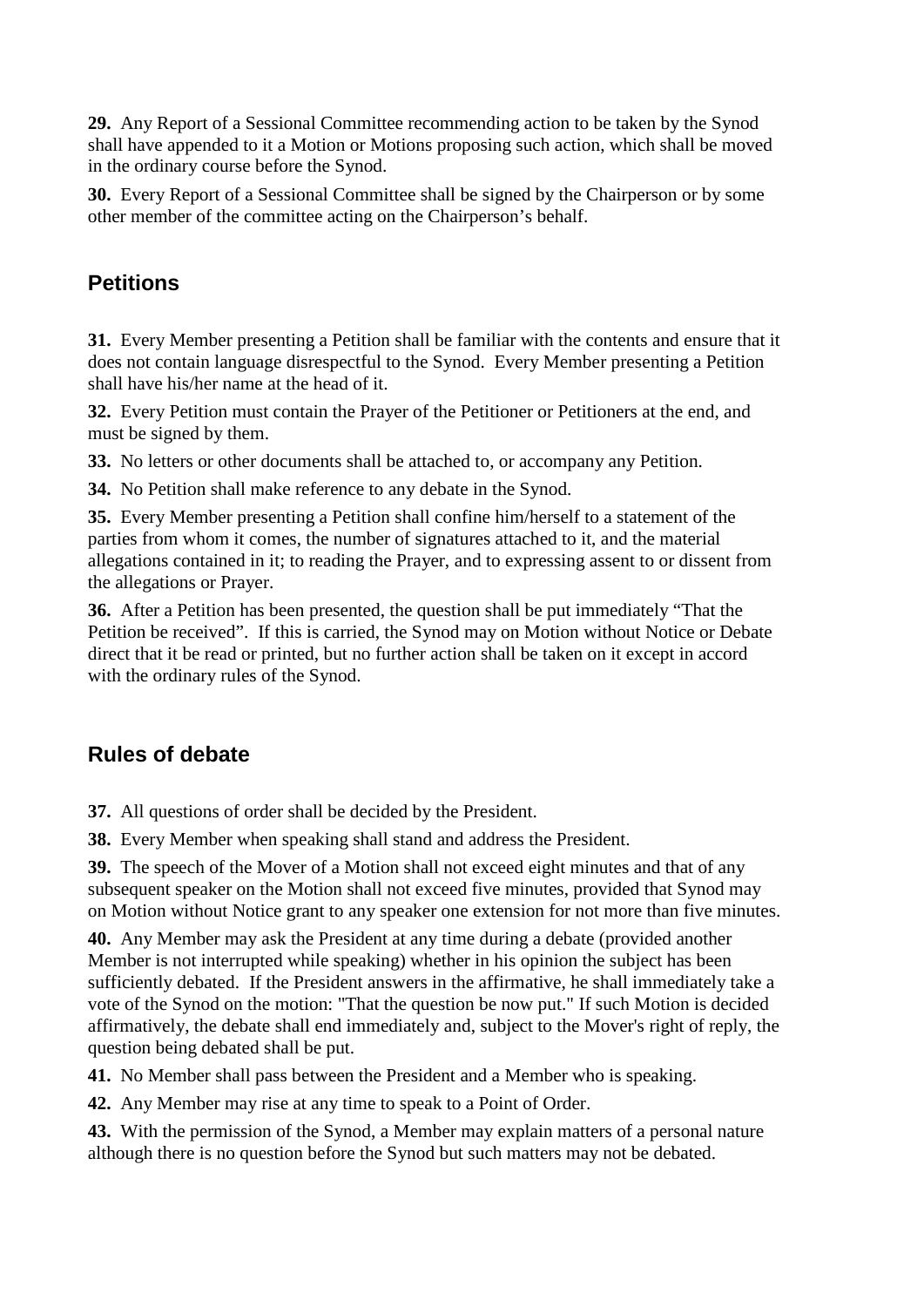**44.** Except as provided elsewhere in these Standing Orders, no Member shall bring any question before the Synod unless s/he has given notice.

**45.** An address from the President shall be in order at any time.

**46.** A member may, at the President's discretion, move without notice motions of appreciation or valediction.

**47.** After a Member has given Notice of Motion, with the permission of Synod s/he may alter the terms of the Motion before it is proposed.

**48.** The President shall confine each speaker to the subject matter of debate. No Member shall interrupt a speaker except through the medium of the President.

**49.** The Mover of any question not being an Amendment shall be allowed to reply before the question is put. The Seconder may reserve his/her speech to any time in the debate. If the Mover of a Motion speaks to an Amendment to the Motion, s/he loses the right of reply. No other Member may speak more than once on the same question except in explanation.

**50.** The President may take part in the discussions of the Synod without leaving the Chair.

**51.** No Member may speak to any question after it has been put by the President and Members have voted.

**52.** When a subject has been under the consideration of the Synod and disposed of by a negative vote, or superseded under Standing Order 53, no subject that is the same in substance shall be brought forward during the same Session; nor shall Notice of Motion on any such subject be admissible.

**53.** A question may be superseded by an Amendment or by a Motion "That the Synod do now pass to the next business on the Order Paper"; such Motion shall be put from the Chair immediately without discussion.

**54.** A Motion to adjourn the Synod, if seconded, shall be put from the Chair without discussion except when the Motion is for adjournment to a time later than the next sitting.

**55.** Except when another member is speaking, any member may at any time propose "That the Synod do now go into Conference". If the Motion is carried, the Synod shall stand adjourned at the President's pleasure so that the question named in the Motion can be presented without the rules of debate in these Standing Orders. The Conference shall order its own affairs and procedure; except that the President shall determine in his sole discretion when the proceedings of the Synod shall resume.

**56.** Except in case of a Motion or Amendment proposed by the President, no notice shall be taken of any Motion or Amendment which has been proposed but not seconded, nor shall it be entered on the Minutes of the Synod.

**57.** After a Motion has been moved and seconded, it shall be stated by the President, and shall then be in possession of the Synod; it shall not be withdrawn unless Synod agrees without dissent.

**58.** Provided that Standing Order 22 has been complied with a Motion which has been withdrawn by leave of the Synod may be made again during the same Session.

**59.** Any Motion or Amendment containing more than one question shall be divided and each part put separately. On the request of any Member, the part or parts agreed to shall be put as a single motion.

**60.** If a Debate is interrupted by adjournment under Standing Order 17, or by proceedings under Standing Orders 42 or 43, the Member in possession shall be allowed to continue his/her speech on resumption of the debate.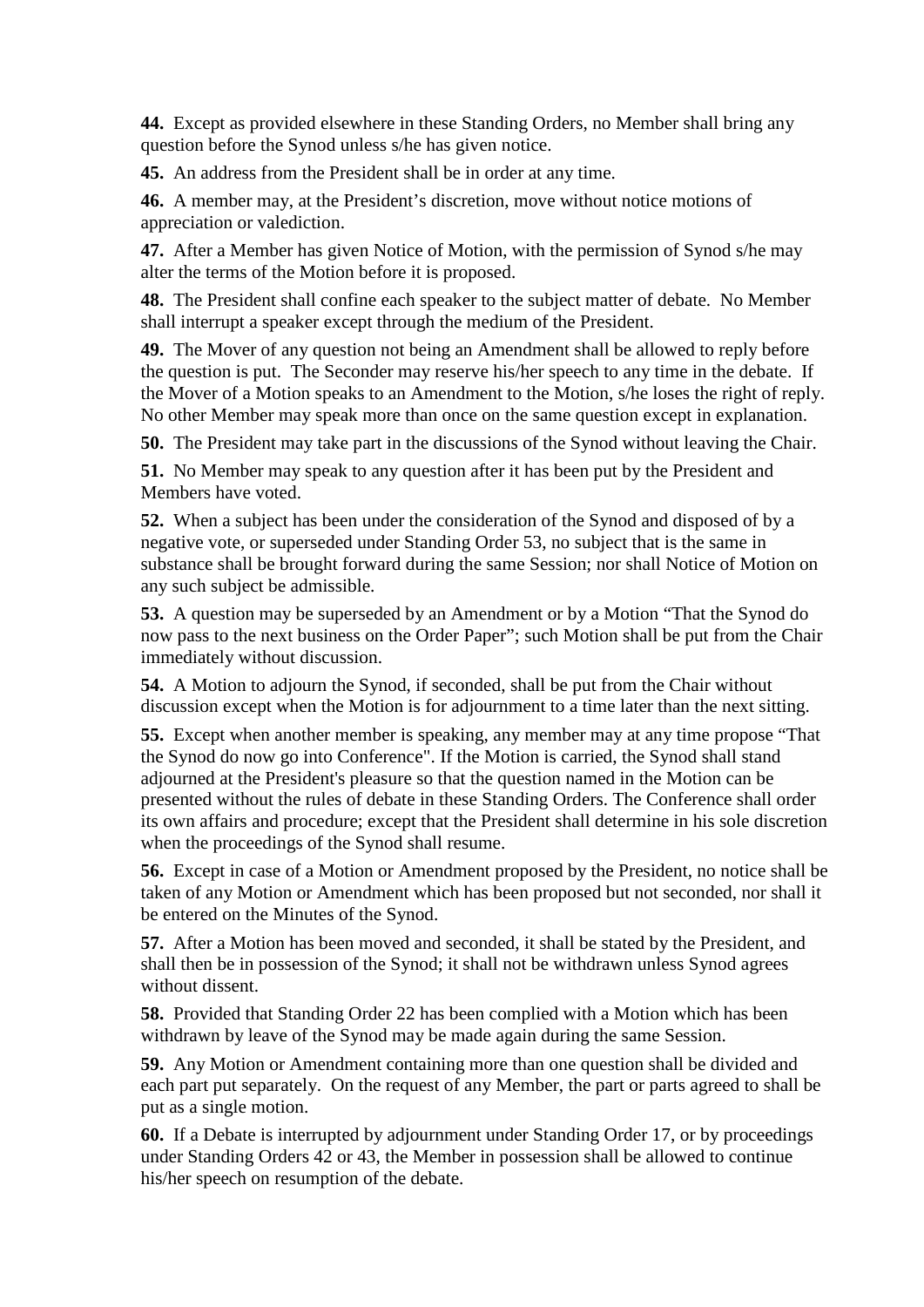# **Amendments**

**61.** A Motion which is in possession of the Synod may be amended by omitting certain words only, by omitting certain words in order to insert or add other words, or by inserting or adding words.

**62.** No Amendment not being of a purely verbal nature shall be proposed from the Chair until it has been handed in writing to the President.

**63.** When an Amendment to omit certain words is proposed the President shall put the question "That the words proposed to be omitted be so omitted".

**64.** When it is proposed to insert or add certain words the question shall be "That the words proposed to be inserted (or added) be so inserted (or added)".

**65.** When the Amendment proposed is to omit certain words in order to insert other words, the question of omitting such words shall be first put as before directed. If it is decided in the affirmative, the question of inserting the words proposed shall be subsequently put. If the insertion of such words is negatived, it shall be in order to propose the insertion of other words.

**66.** No Amendment except of a purely verbal nature may be proposed to any part of a Motion after a later part of the said Motion has been amended.

**67.** No further Amendment shall be proposed of any words after their inclusion in a Motion has been affirmed by a vote of the Synod.

**68.** When an Amendment is under consideration by the Synod any Member may read a second or other Amendment to the Synod, but such Amendment shall not be debated until the first Amendment has been put and dealt with.

**69.** An Amendment may not be amended until it has become the Substantive Motion.

**70.** A Motion which has been amended shall finally be submitted in its entirety to the vote of the Synod.

**71.** When Synod has accepted an Amendment which entirely supersedes the original Motion such Amendment becomes the Substantive Motion, and must be submitted to the vote of the Synod in place of the original Motion.

**72.** No Member who has already spoken to the Motion before the Synod may move or second an Amendment to it; nor may a Member who has moved or seconded an Amendment move or second a further Amendment to the same Motion.

**73.** When an Amendment is being considered by the Synod the debate shall be confined to such Amendment.

**74.** Any Member may speak once to an Amendment before the Synod, and doing so shall not affect the right to speak to the main question whether it is amended or not.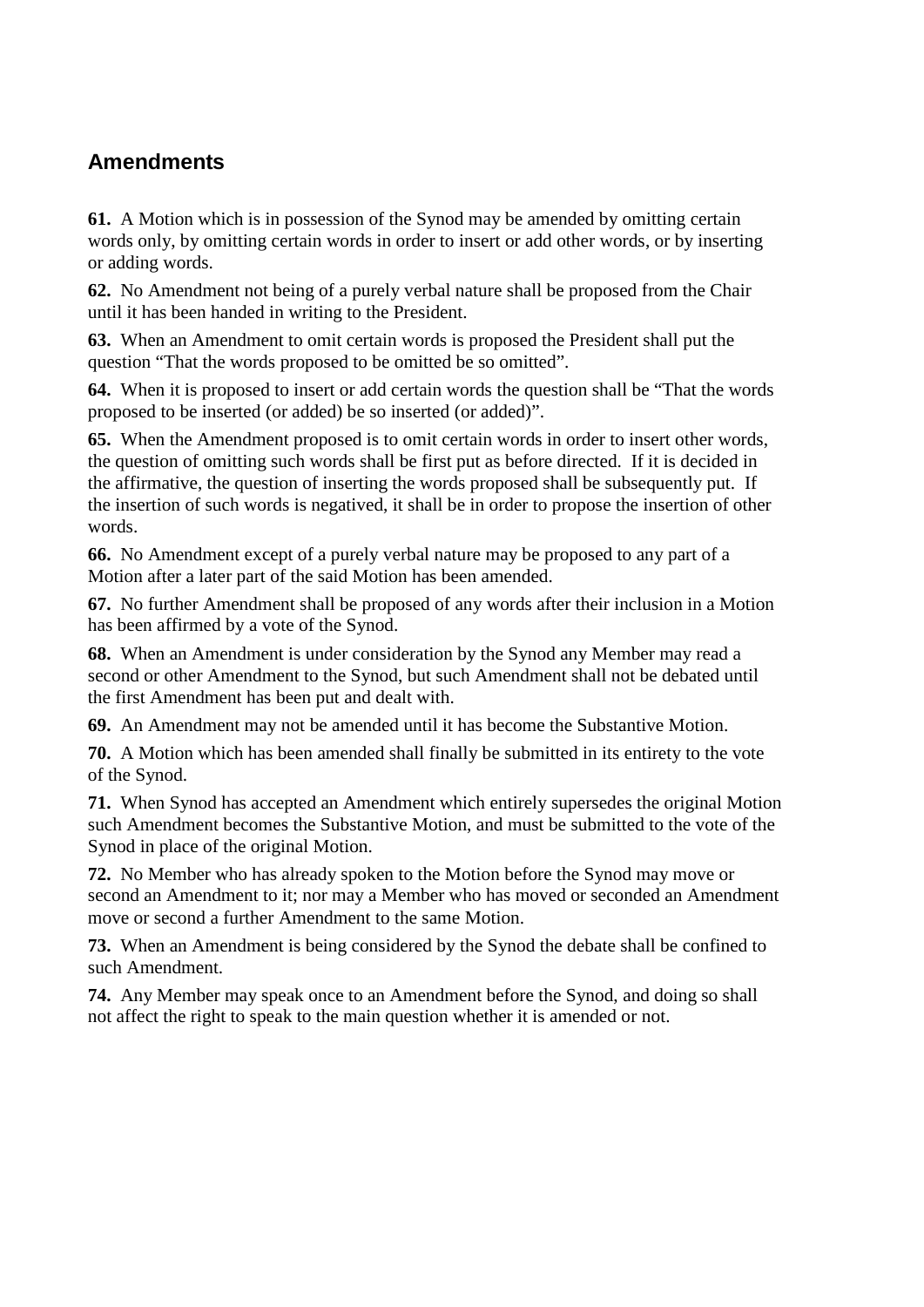# **Divisions**

**75.** After a question has been put by the President he shall declare on the sound of the voices on which side the majority lies.

**76.** Unless a Division is then demanded by a Member, a declaration by the President that the resolution has been carried and an entry in the Minutes of Synod to that effect shall be conclusive evidence that such resolution was carried by a majority of each Order. Similarly, if a resolution must be carried by a particular majority of each Order, a declaration by the President and an entry in the Minutes of Synod as above shall be conclusive evidence that such resolution was passed by the required majority, without proof of the number of votes cast in favour of or against such resolution.

**77.** Whenever a Division is called for, the President shall ring his bell. After an interval of one minute the doors shall be closed and no member shall be permitted to enter or leave the Chamber until after the result of the Division has been declared. As soon as the doors have been closed for a Division, the President shall a second time put the question and declare on the sound of the voices on which side the majority lies. If no Member demands a Division on the second declaration of the result, no Division shall take place. But if a Division is again demanded the President shall direct the "ayes" to pass into the lobby on his right and the "noes" into the lobby on his left.

**78.** Every Member present at the time of a Division shall vote.

**79.** The President shall appoint a Clerical and a Lay Teller for each party for the purpose of taking the Votes of the Clergy and Laity and checking the Division Lists; the Clerical Teller voting "aye" shall act with the Lay Teller voting "no", and vice versa.

**80.** The Tellers shall first record their own votes and shall then take the votes of the other Members present, first of the Clergy, then of the Laity.

**81.** Each of the Division Lists shall be signed by the two Tellers who have checked it, and shall be delivered to the President.

**82.** When he has received the Division Lists, the President shall declare the result of the Division.

**83.** The names of Members voting in a Division shall be recorded on the Minutes, if a request to that effect signed by not less than six Members is made in writing to the President before the adjournment of the sitting.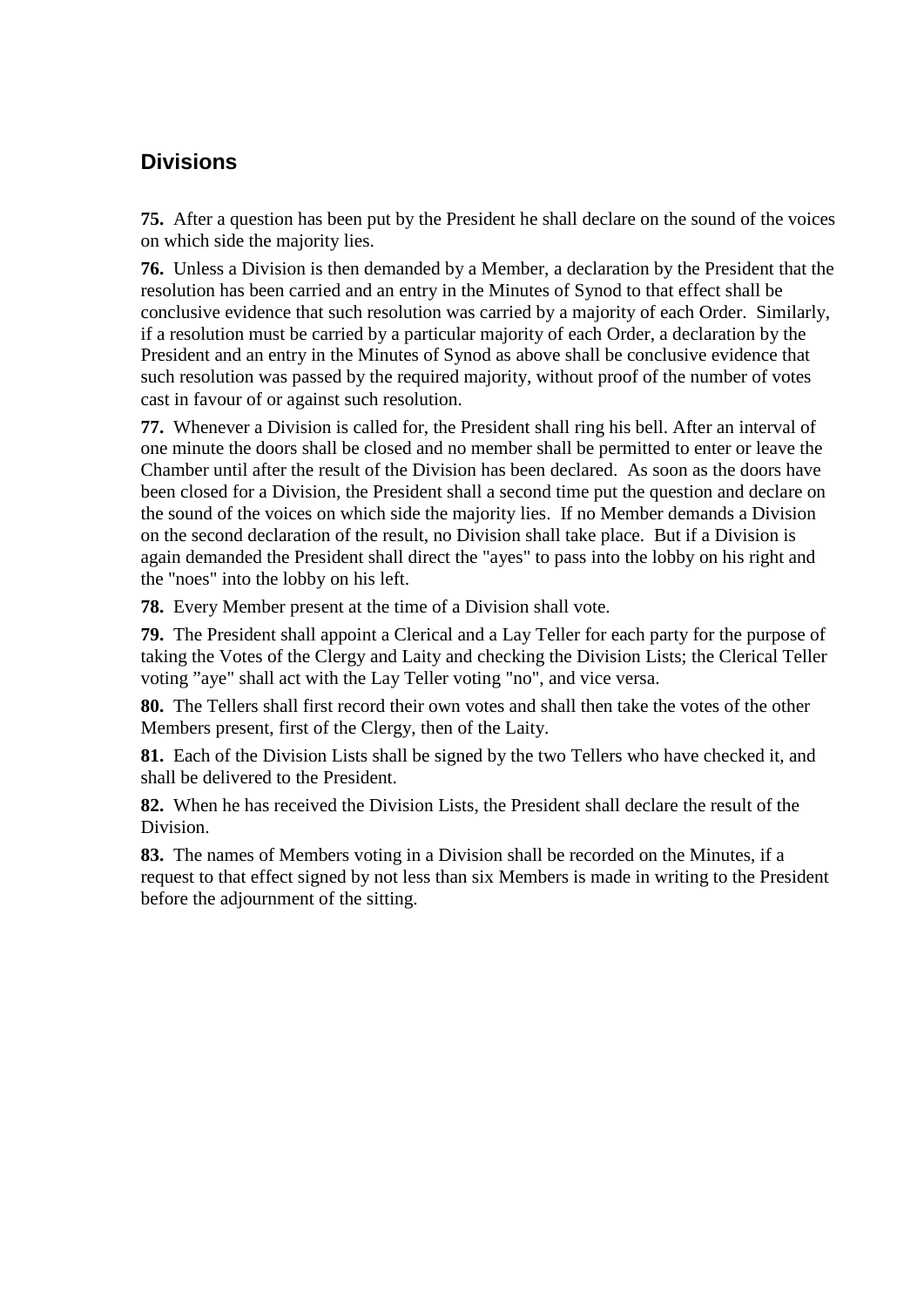# **Select Committees**

**84.** A Motion for the appointment of a Select Committee shall contain the names of the Members proposed to serve on such Committee, and the Mover in every case shall be a Member of the Committee.

**85.** The Motion that a Committee be appointed and the Motion for the appointment of persons to serve on such Committee shall be decided separately.

**86.** Unless otherwise ordered no Select Committee shall consist of fewer than four or more than seven members. In all Select Committees the quorum shall be three Members unless otherwise ordered.

**87.** The Mover for a Select Committee shall convene the first meeting of it. The Committee shall elect its own Chairperson before it begins its business.

**88.** The Motion for appointment of a Select Committee shall name a day on or before which the Committee shall present its Report. On or before such day the Committee may ask Synod (of if not in Session, Standing Committee) for an extension of the time.

**89.** When the Report of a Select Committee has been read, it shall not be discussed but laid on the table.

**90.** Every Report of a Select Committee shall be signed by the Chairperson or by some other Member of it acting in his/her behalf.

**91.** Notice shall be given of any Motion that the Report be printed, or that action arising out of the Report be taken.

**92.** It shall be competent to Synod by Resolution to direct that a Report be referred back for further consideration by the Committee presenting it.

## **Statutes**

**93.** Subject to the provisions of Standing Order 100 any Statute may be brought into the Synod by the President at any time without notice.

**94.** Any Statute attached to and forming part of the Report of a Select Committee or of a Commission may be considered on Motion without Notice.

**95.** The Motion to be considered by Synod is that "That the (*named Statute*) do now pass".

**96.** Consideration of the Statute shall be clause by clause or by part as the President shall determine.

**97.** The order of consideration is to be the clauses or parts of the Statute followed by any schedules followed by the preamble and title followed by the substantive Motion.

**98.** While Synod is considering a Statute any Member may speak more than once, or propose more than one Amendment, to the same question.

**99.** Before any Statute is signed by the President, it shall be referred to the President and the Chancellor, who shall examine the Statute and correct so far as they consider necessary any grammatical errors and obscurities of expression.

**100.** No Statute for repealing or amending any clause of any Statute or for making any addition to any Statute shall be introduced after the second day of the Session, unless recommended by a Select Committee.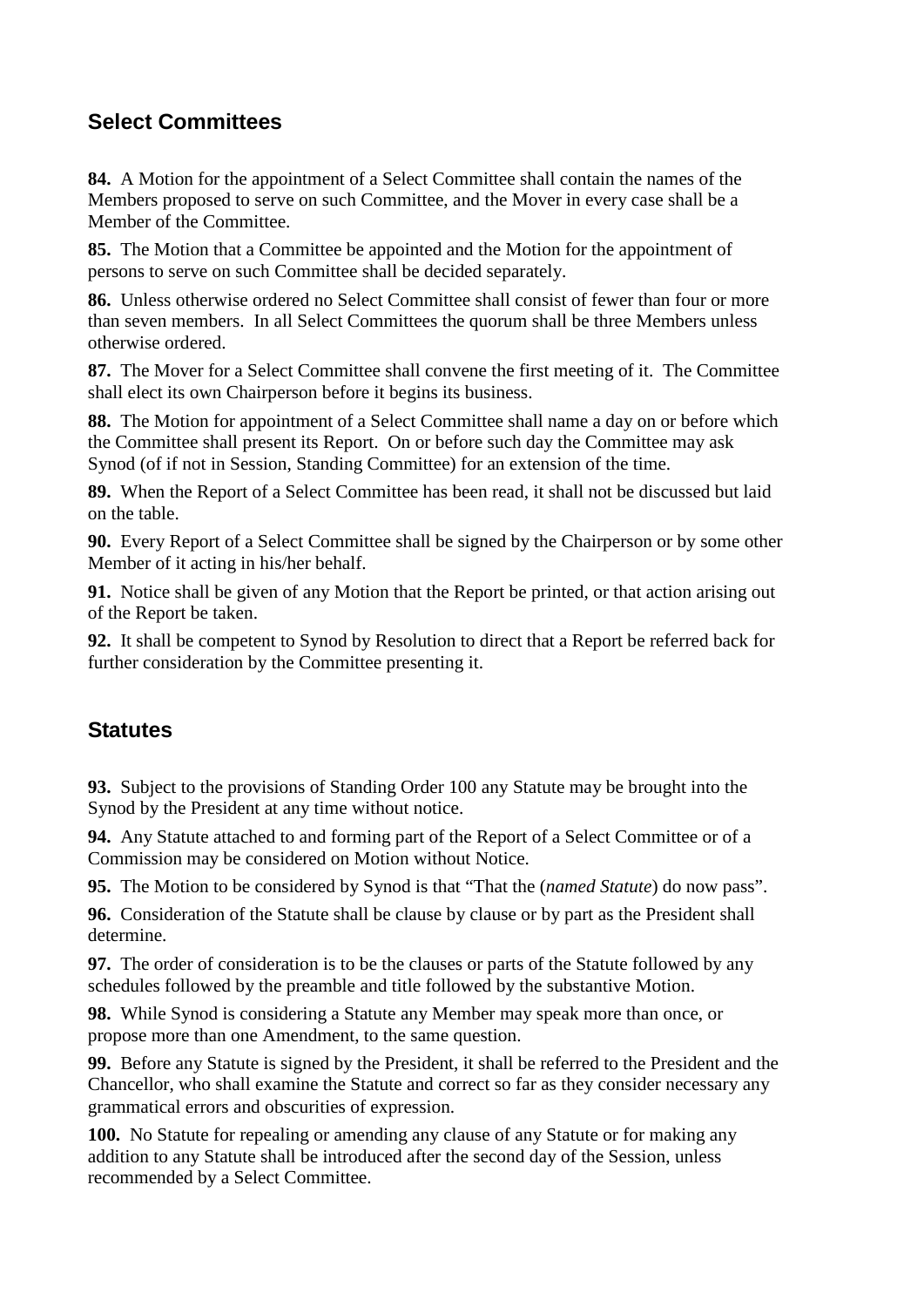#### **Elections**

**101.** For an election, the President shall appoint two scrutineers from the Clergy and two scrutineers from the Laity.

**102.** The duties of the scrutineers shall be:

102.1 To supply each voter with a ballot paper (one colour for the Clergy and another for the Laity) for recording the name or names of the person or persons for whom s/he wishes to vote.

102.2 To collect and count the votes, distinguishing between the votes of the Clergy and the votes of the Laity. Any papers indicating votes for more or fewer persons than are to be elected shall be invalid.

102.3 To prepare, sign, and hand to the President a report as follows:

102.3.1 The number of Clergy votes cast, and the number of Lay votes cast, whether valid or invalid.

102.3.2 A list of the candidates, indicating separately the Clergy valid votes, the Lay valid votes, and the aggregate of valid votes each candidate has received. The list shall be divided into three divisions—

the *first* having the names of those candidates who have received the votes of a majority of the Clerical members present, and also a majority of the Lay members present;

the *second* giving the names of those candidates who have received the votes of a majority of the members present of only one of the Orders, Clerical or Lay; the *third* giving the names of those candidates who have not received the votes of a majority of the members present of either Order.

102.3.3 In each division candidates' names shall be listed in descending order of the aggregate number of votes each candidate has received in both Orders.

**103.** On receiving the Scrutineers' report, the President shall declare which candidate or candidates have so received the votes of a majority of the Clergy and of the Laity and, with his/her assent, have been duly elected.

**104.** If as the result of the ballot, the number of persons required have not been elected, further ballots shall be taken as follows:–

104.1 For the second ballot the number of candidates shall not exceed the number of positions to be filled by more than one, any candidates in excess of the number allowed in each ballot being removed from the bottom of the list.

104.2 At least one candidate's name shall be removed after each ballot unless such striking off would reduce the number of candidates to the number of positions to be filled—provided that if any candidates have the same number of aggregate votes as the candidate next above them in the same division on the list, their names shall not be removed and they shall participate in the ballot.

104.3 If after a third ballot the number of persons required has not been elected, the President shall declare to be elected to the vacant seat or seats the person or persons who have received the highest aggregate number of votes of both Orders.